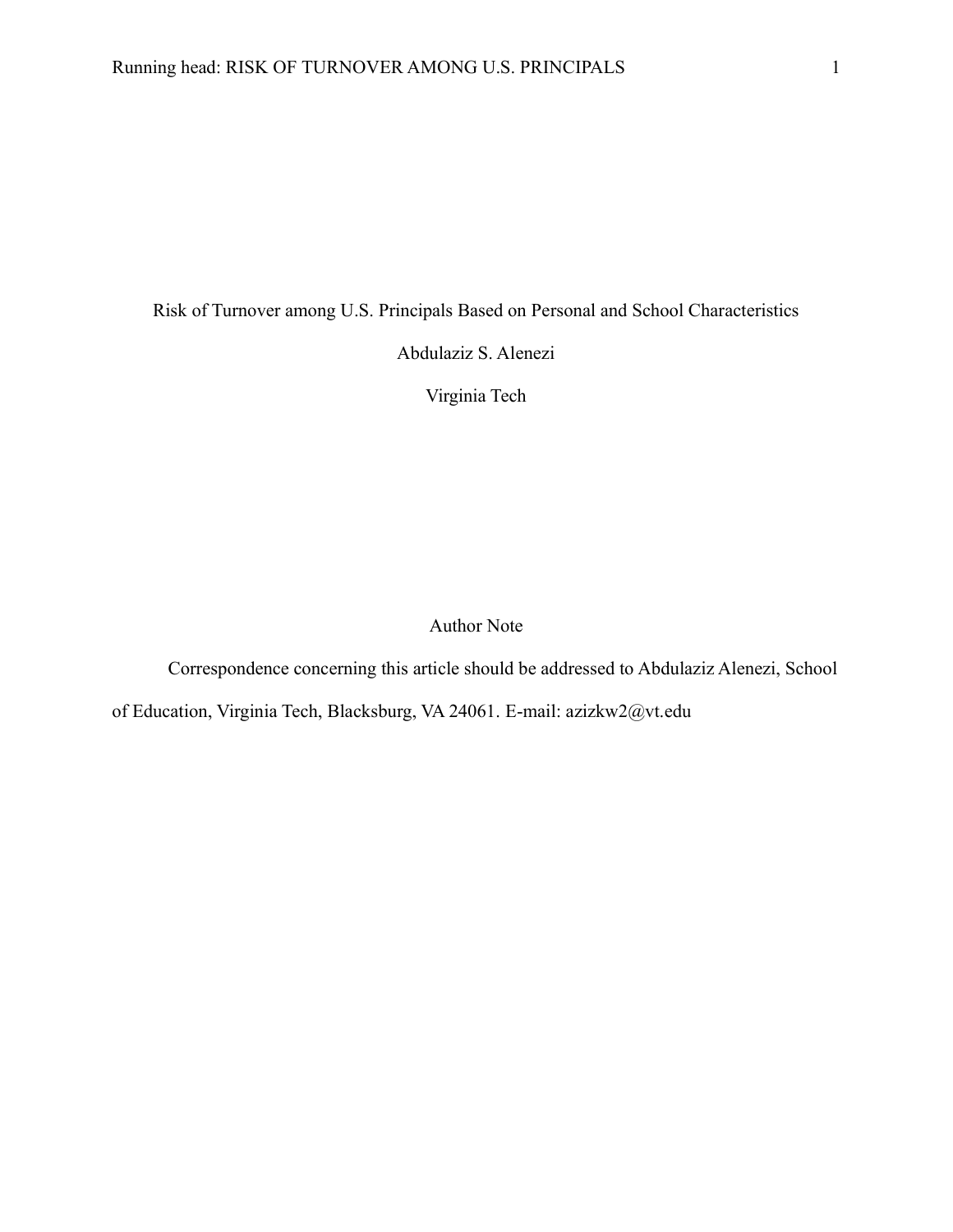## Abstract

This study sought to predict U.S. public-school principals' risk of turnover using nationally representative data. After screening several personal and school characteristics that might predict the likelihood of principals leaving their jobs, a logistic regression analysis was employed using 15 significant predictors out of 37 variables identified to predict the outcome variable (low or high risk of turnover). The findings revealed that principals were more likely to leave their position when they did not participate in aspiring principal programs, had a doctorate, were male, were a minority, or worked at schools that lacked controlled access to school buildings.

*Keywords:* principal, turnover, attrition, retention, logistic regression analysis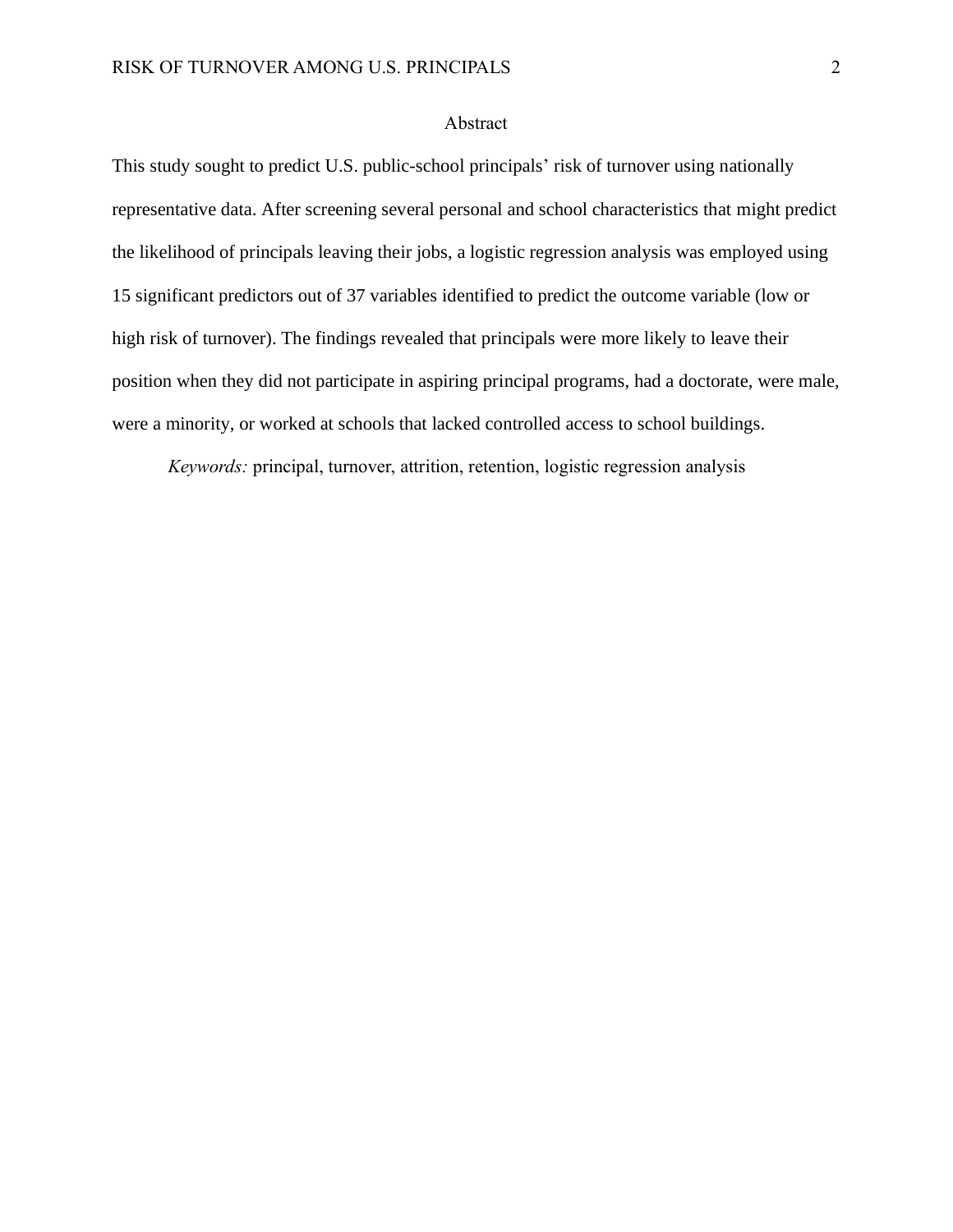#### **Risk of Turnover Among U.S. Principals Based on Personal and School Characteristics**

Schools require long-term commitment and persistent effort from all stakeholders, including school leaders, to improve learning outcomes. In a study of 180 schools in nine states, Seashore, Leithwood, Wahlstrom, and Anderson (2010) found no instances of "a school improving its student achievement record in the absence of talented leadership" (p. 9). To face the numerous challenges confronting schools today, smart, effective, and stable school leadership is needed, especially when the average time required to significantly reform a school is 5 years (Fullan, 2001, 2007). Although previous research has documented the impact of leadership on student and school outcomes, this impact is more likely to be minimized when those who lead these efforts within schools are leaving the profession at a rapid rate.

A national follow-up survey conducted in 2012–2013 found that 12% of 114,330 public and private school principals in 2011–2012 had left their position to find a different type of job, and an additional 5% of principals had left but their occupational status was unknown (Goldring & Taie, 2014). Another recent report, *The High Cost of Principal Turnover*, found that approximately 25% of principals left their schools every year and 50% of new principals quit their jobs during the third year (School Leaders Network, 2014).

#### **The Difficulty of Principal Recruitment and Retention**

Due to rapid principal turnover, recruiting and retaining highly qualified administrators has become a national and international challenge (Cooley & Shen, 2000; Hancock, Black, & Bird, 2006; Hancock & Müller, 2009; Hickman, 2011; MacBeath, 2009). One reason for the rising turnover rate are the complexities involved in administrating today's schools. Research has shown that principal turnover occurs at all school levels and across different settings. However, it was found to be more common in high schools than middle schools (Wilson & Heim, 1985) and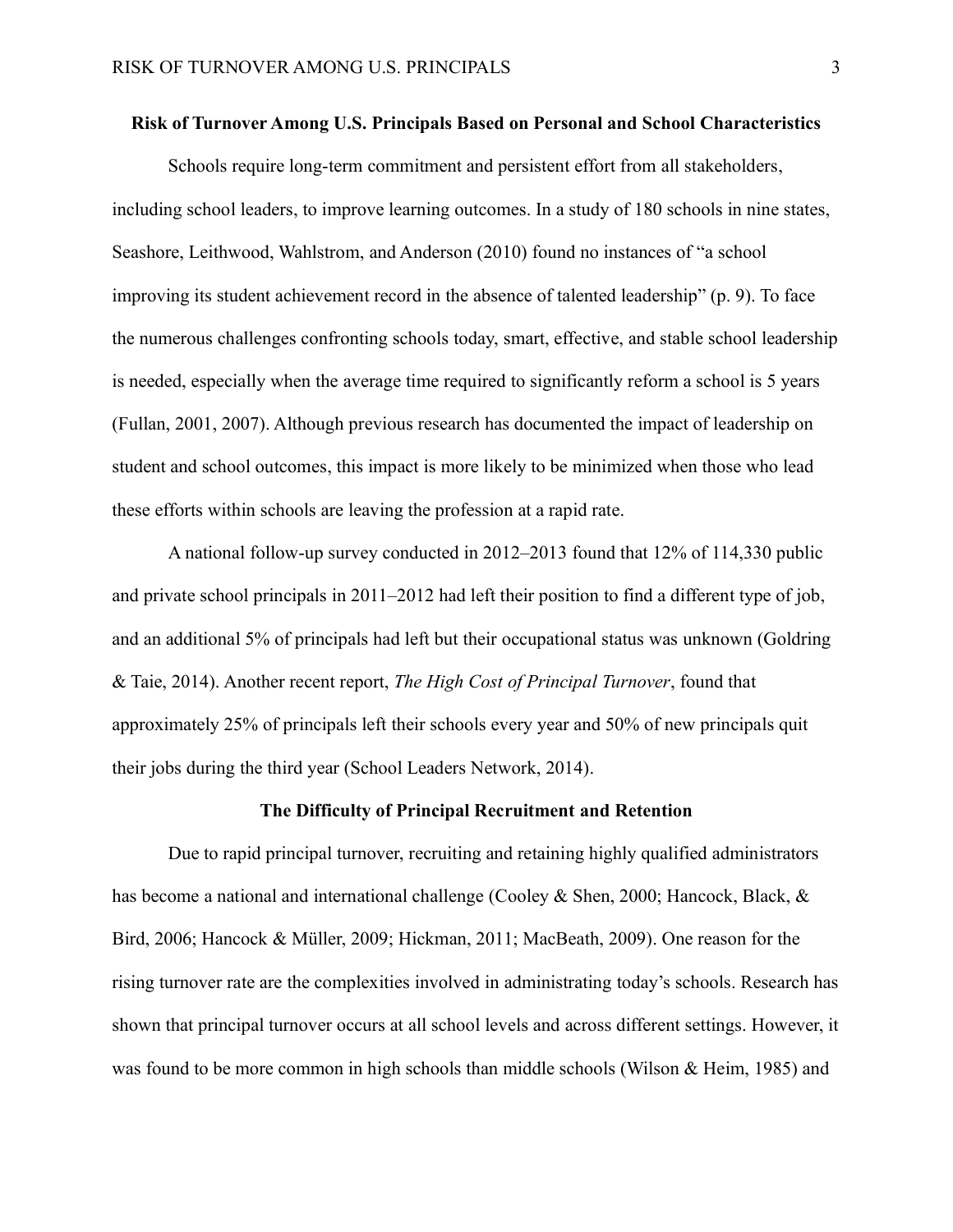in urban and rural schools than suburban ones (Partlow & Ridenour, 2008). Moreover, rural schools are at a greater disadvantage when recruiting school administrators than urban and suburban schools (Pijanowski, Hewitt, & Brady, 2009; Wood, Finch, & Mirecki, 2013).

### **The Effects of School Instability**

When schools consistently fail to improve, changing school leadership may be suggested as a remedy. However, rotating school principals regularly can produce more problems than solutions (Fink & Brayman, 2004) because high administrative turnover can result in organizational instability (Partlow & Ridenour, 2008). In fact, principal turnover has been found to be positively linked to teacher turnover (Fuller, Young, & Baker, 2007) and rising financial costs (Fuller & Young, 2009), and negatively related to test scores, school order, and parent involvement in school activities (Griffith, 1999). For instance, in relation to teacher turnover, Strauss (2013) presented the opinions of a teacher who had six principals in six years. When she left her teaching position for one at another school, she cited a desire for stable leadership as her main reason for leaving. This instability has other consequences as well. As Wasley (1992) argued, "When influential leaders leave, for whatever reason, it is not uncommon for all change efforts in progress to slip into a state of suspended animation" (p. 64). Thus, changing school leadership too often can undermine attempts to make improvements.

## **Why Principals Leave Their Jobs**

Principal turnover has a heavy financial cost. Norton (2002) pointed out that "the cost of replacing only six school principals is an estimated \$150,000; over a ten-year period replacement costs could easily reach \$1,500,000" (p. 51). A recent report found U.S. school districts could save \$163 million annually if principal retention increased (School Leaders Network, 2014).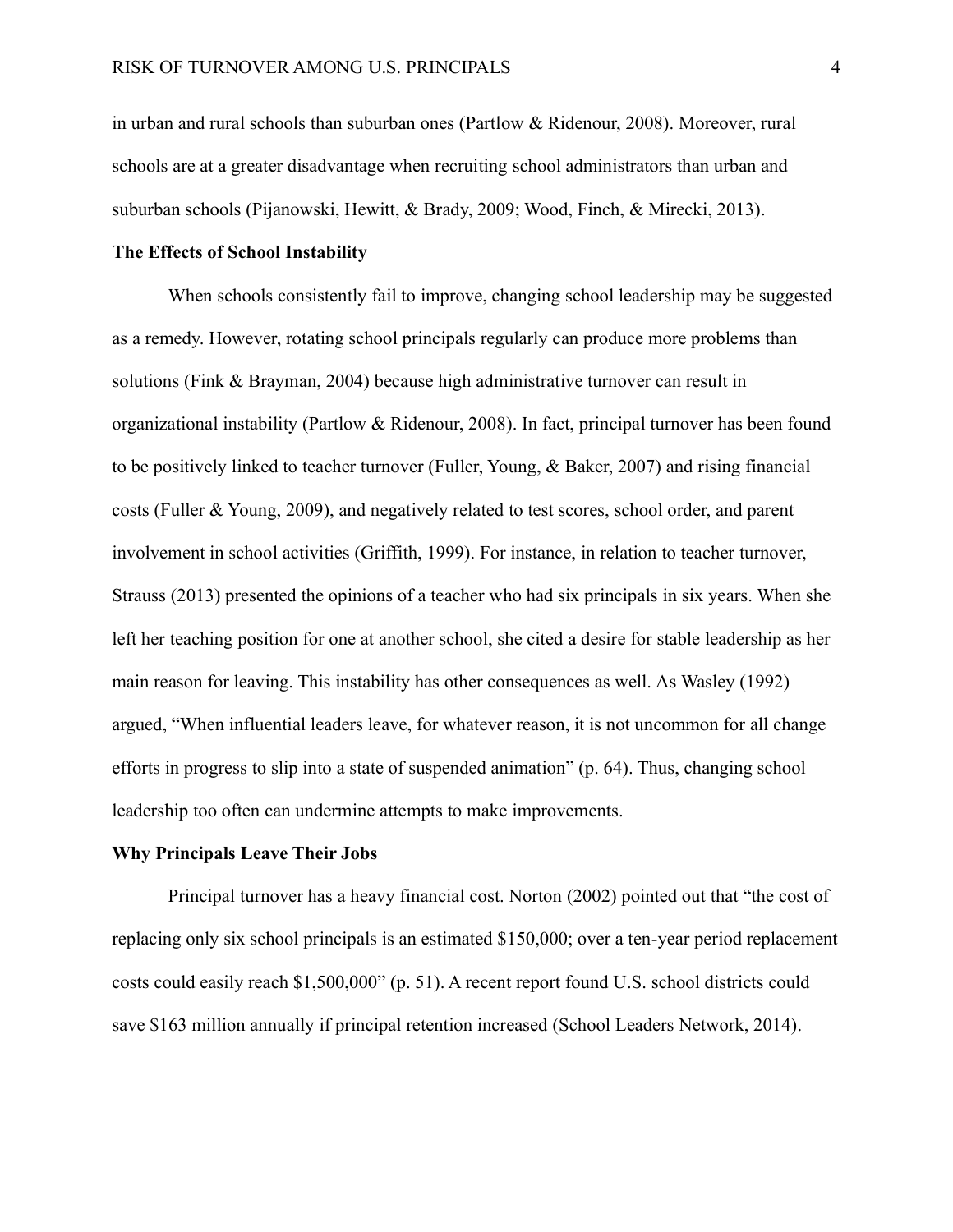The principal's role has changed for many reasons. For example, federal and state mandates and standardized test movements, such as No Child Left Behind, have placed more pressure on school administrators. The resulting stress that comes with the enormous responsibilities of being a principal could lead some principals to leave their jobs (Sorapuru, 2012). It has therefore become harder to recruit and retain qualified principals when the accountability movement has led to an atmosphere of mistrust (Cooley  $&$  Shen, 2000), and principals feel frustrated by heavy workloads (Ewington et al., 2008).

#### **Why Principals Remain in Their Jobs**

It is expected that when a job is attractive, more applicants will apply for it and fewer employees will resign from it. In other words, the job market will experience more supply and less demand. While the job of principal is not always attractive, for the abovementioned reasons, research has found many factors help retain principals. These factors include effective principal preparation programs (Hickman, 2011), positive working conditions, high-quality professional development (Wood et al., 2013), clear role expectations and sufficient support (Durow & Brock, 2004).

#### **How Teachers Decide Whether to Apply to Principal Positions**

Research on school administration programs has extended the literature on principal turnover by examining teachers' perceptions of factors affecting their desire to become a principal. Hancock et al. (2006) surveyed 329 student teachers who participated in a school administration preparation program. Insufficient personal and professional gain, personal issues, and increased risk were important factors inhibiting these student teachers from wanting to become principals. The desire for influence, altruism, and personal and professional benefit were important factors encouraging them to pursue the position. A cross-national study by Hancock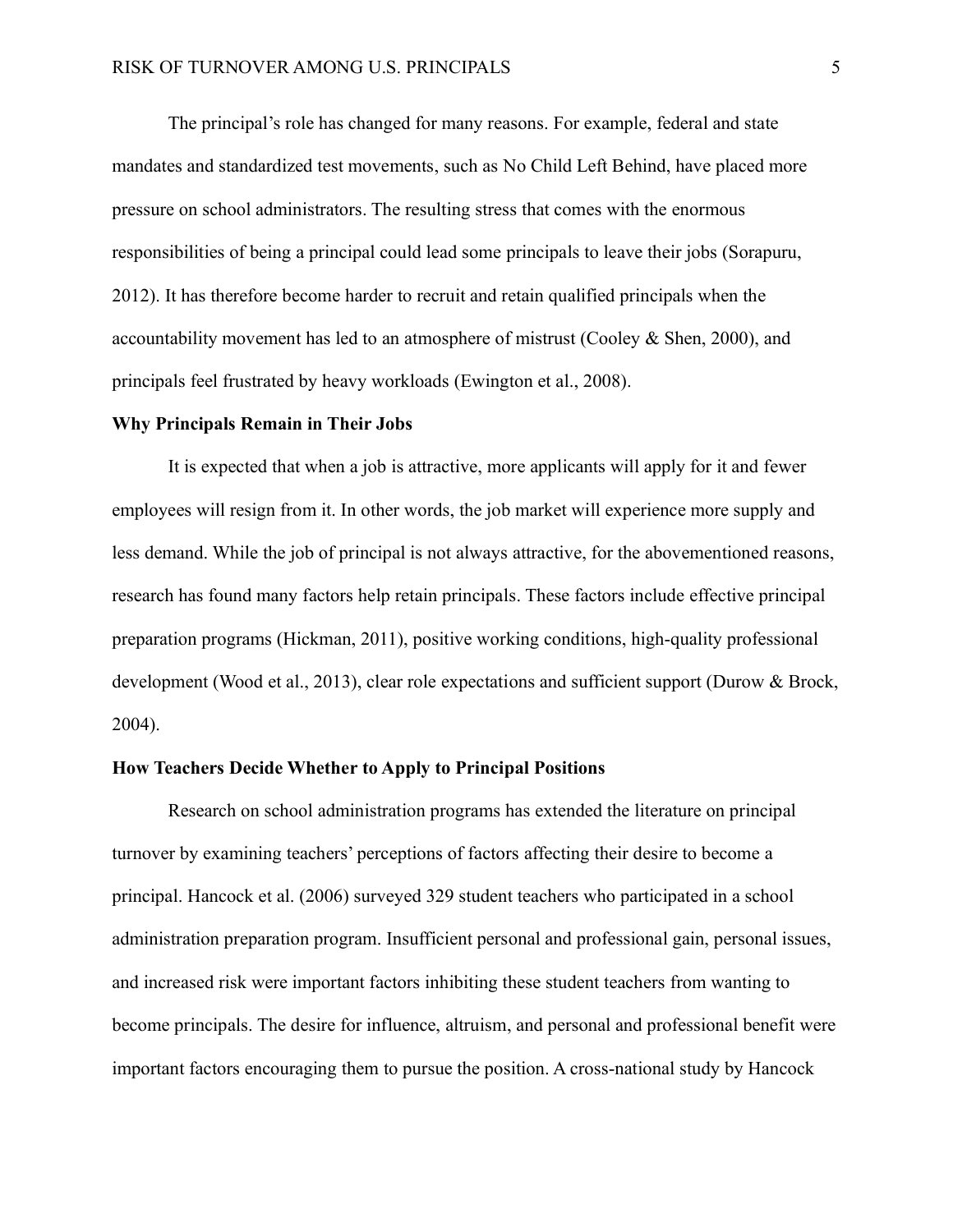and Müller (2009) found that U.S. and German students perceived bureaucracy, risk of litigation, and lack of autonomy as inhibiters to seeking administrative positions. They also found U.S. students were more concerned with standardized tests than German students. In another study, Cooley and Shen (2000) surveyed superintendents, principals, and teachers about the factors that played a role in applying for administrative positions. The relationships between the school board, administration, and teachers were a key factor affecting teachers' decisions to apply.

#### **Research Problem and Significance**

Due to the issues cited above, a growing body of literature seeks to predict principals' intent to leave or remain in the profession. The goal is to determine which personal and school characteristics are significant predictors of principal turnover. For example, Partlow (2007) found principals were more likely to leave their jobs when students had low academic achievement, while Sheppard (2010) found principals were more likely to remain when their salaries were perceived as satisfactory. In Sorapuru's (2012) study, principals who attended effective professional development were more likely to remain. Gates et al. (2006) found that principals who worked in a school with a large proportion of minority students were more likely to change schools, while Baker, Punswick, and Belt (2010) found that when student general enrollment increased, the likelihood of principals leaving likewise increased.

Unlike the literature on teacher turnover, research on principal turnover is still in the earlier stages (Sheppard, 2010), and most studies' results cannot be generalized and have failed to provide policy implications (Papa, 2007). More research on identifying which predictors are related to principals' intent to leave or remain is needed (Baker et al., 2010). Any large-scale efforts to increase principal retention rates will be arbitrary when factors that may lead principals to leave the profession are not identified. Consequently, this study sought to extend the literature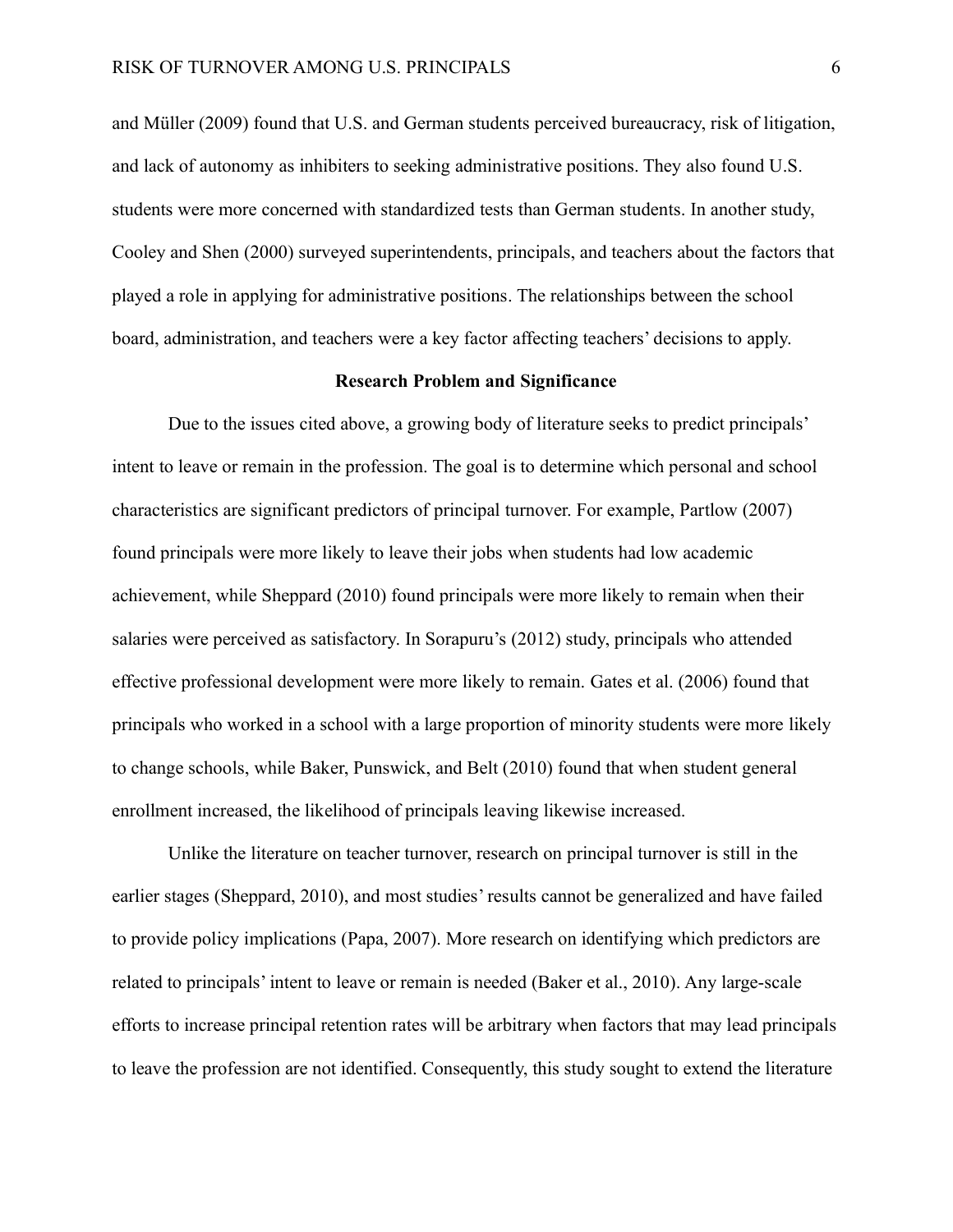through a nationally representative sample of public-school principals in order to predict who is more likely to leave based on various personal and school characteristics.

### **Method**

#### **Data Source**

This study used a subset of the School and Staffing Survey (SASS) 2011–2012, a comprehensive national survey of districts, schools, principals, teachers, and staff produced by the National Center for Educational Statistics (NCES). The SASS has been administrated every four years since 1988. This survey offers researchers extensive information from representative samples about the status of U.S. public and private schools. The sample in this study included about 7,500 public-school principals who were surveyed in 2011–2012 (Goldring & Taie, 2014).

# **Data Analysis**

In light of the relevant literature, all personal and school variables collected from SASS's 2011–2012 principal survey that might predict the outcome variable—risk of principal turnover—were first identified. This screening process resulted in 37 predictor variables. As shown in Appendix A, these variables include personal characteristics (e.g., gender, age, minority status, years served as principal, salary, credentials). They also include school characteristics (e.g., total student enrollment, school setting, safety measures, frequency of violent incidents).

The outcome variable, risk of turnover, was then categorized into a binary outcome, namely *low risk of turnover* and *high risk of turnover*, based on principals' answers to the survey question about how long they planned to remain as principals. For example, the answer "As long as I am able" was classified as low turnover risk, and the answer "Definitely plan to leave as soon as I can" was classified as high turnover risk.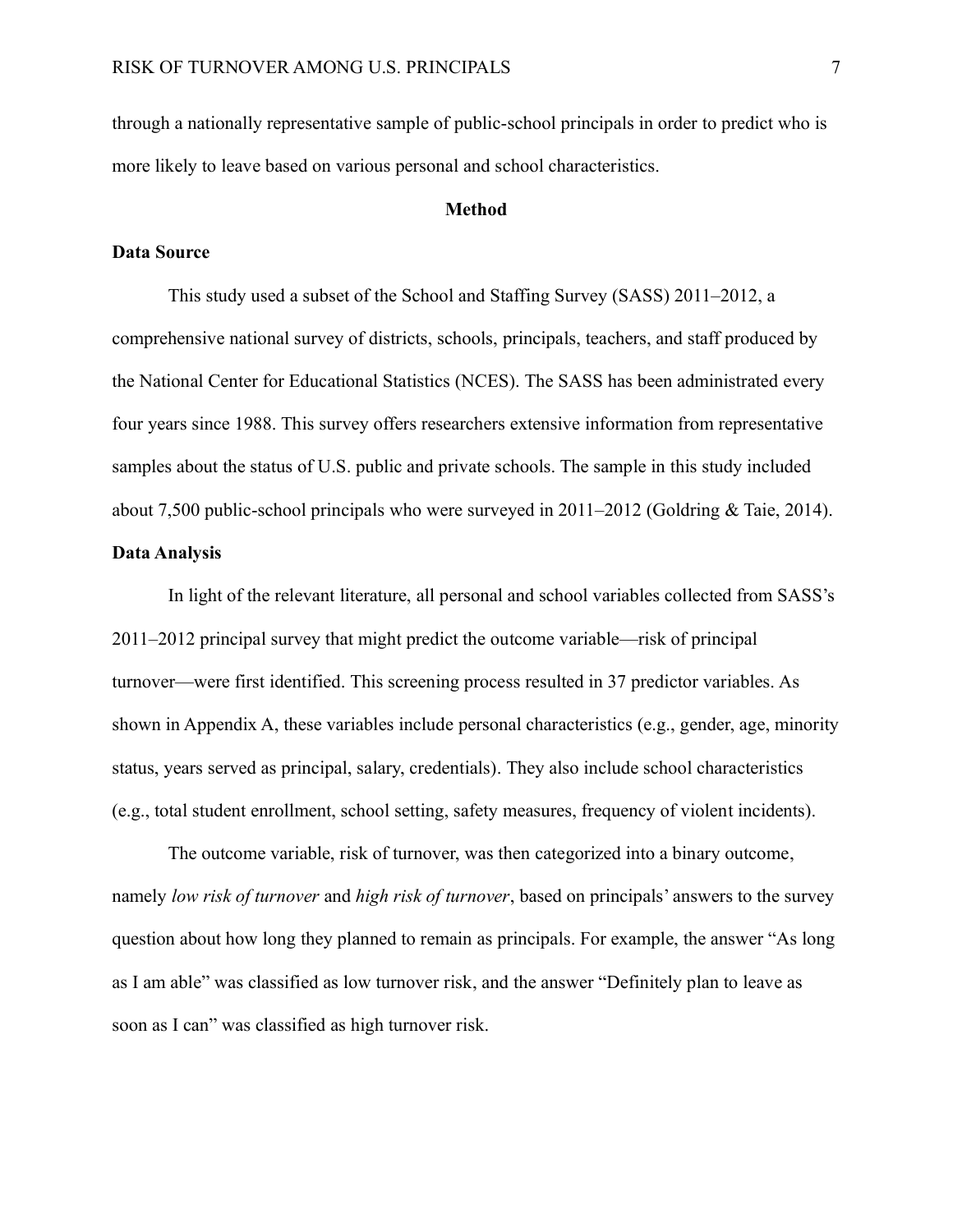After preparing the dependent and independent variables, a logistic regression analysis was used to predict the dichotomous dependent variable of interest (low or high risk) based on the independent predictor variables. This statistical procedure yields an odds ratio for each predictor variable, which can be interpreted as the likelihood of principals being classified as having a low or high risk of turnover based on whether they had X attribute.

Per common practice (e.g., Hancock & Scherff, 2010), the logistic regression analysis was conducted in two stages. In the first stage, using univariate analysis, each predictor variable was correlated with the outcome variable, and only significant variables that achieved an alpha level of .15 were retained for inclusion in the final logistic regression model. This alpha level was chosen as a criterion to decrease the possibility of failing to reject the null when it should be rejected (Type II error). Of these 37 predictors, only 15 met the criterion. In the second stage, all 15 significant predictors were entered simultaneously into one logistic regression model to examine their contribution to predicting a principal's risk of turnover.

All data analyses were performed using PowerStats web-based statistical software provided by NCES that used appropriate sampling weights from the SASS dataset to ensure accuracy in the reported results.

#### **Results and Discussion**

The univariate analysis in the first stage showed that only 15 predictor variables out of 37 were significantly related to a principal's risk of turnover at alpha level .15, while 22 predictor variables were not statistically significant. Accordingly, significant predictors were included in the final model and nonsignificant predictors were excluded (see Appendix A).

These results were preliminary but were interesting in several respects. Although professional development was identified as a good principal retention strategy (Sorapuru, 2012;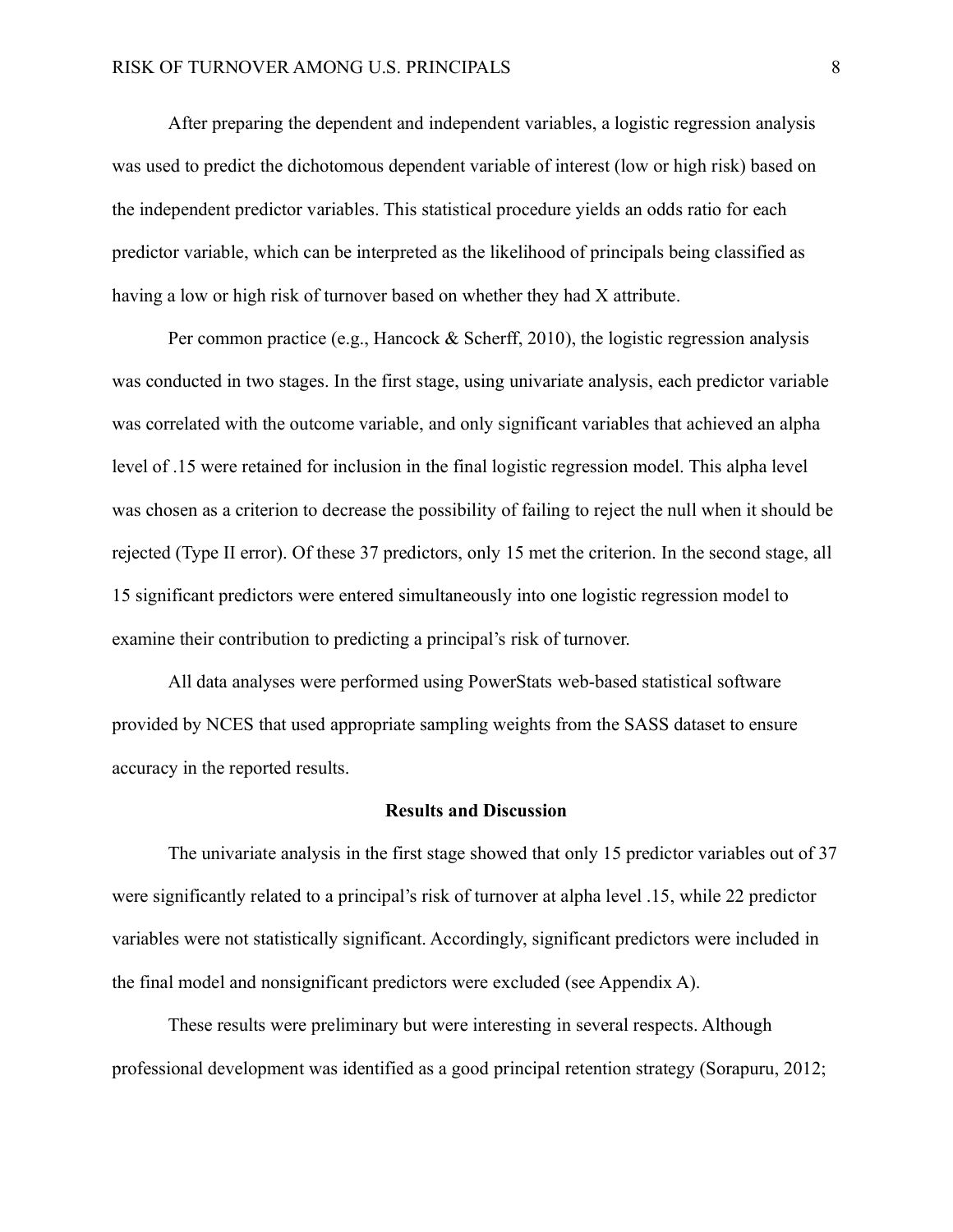Wood et al., 2013), surprisingly this study found no significant relationship between attending professional development and risk of turnover. Another interesting finding was that salary was not significantly related to risk of turnover, in contrast to Sheppard's (2010) findings. In addition, total student enrollment was not significantly related to risk of turnover, contradicting Baker et al. (2010). Furthermore, the percentage of minority students at schools was not significantly related to risk of principal turnover, which went against the findings of Gates et al. (2006).

In the second stage of the analysis, the 15 significant predictors were entered into the final logistic regression using low/high risk of turnover as the outcome variable. The full model was tested against a constant-only model and was statistically significant, adjusted Wald *F*(15,  $74$ ) = 8.1131,  $p < 00001$ , indicating that the variables as a set improved prediction accuracy of principals being classified as having a low or high turnover risk. Table 1 shows the final model with regression coefficients and the odds ratio for each predictor.

As shown in Table 1, several variables were statistically significant factors, holding other factors constant, in predicting whether a principal intended to leave the profession. The odds ratio represents the relationship between each predictor and the outcome. An odds ratio greater than 1 indicates the predictor increases the likelihood of principals being classified as having a high risk of turnover, while an odds ratio of less than 1 indicates the predictor increases the likelihood of principals being classified as having a low risk of turnover.

Out of the 15 predictors included in the final model, when entered at once, eight were statistically significant in predicting risk of turnover. The most statistically significant predictor was whether principals had participated in a program for aspiring principals, adjusted Wald  $F(1,88) = 27.9769, p < .001$ . The odds ratio for this predictor suggested those who had participated in such a program were 30% less likely to be classified as having a high risk of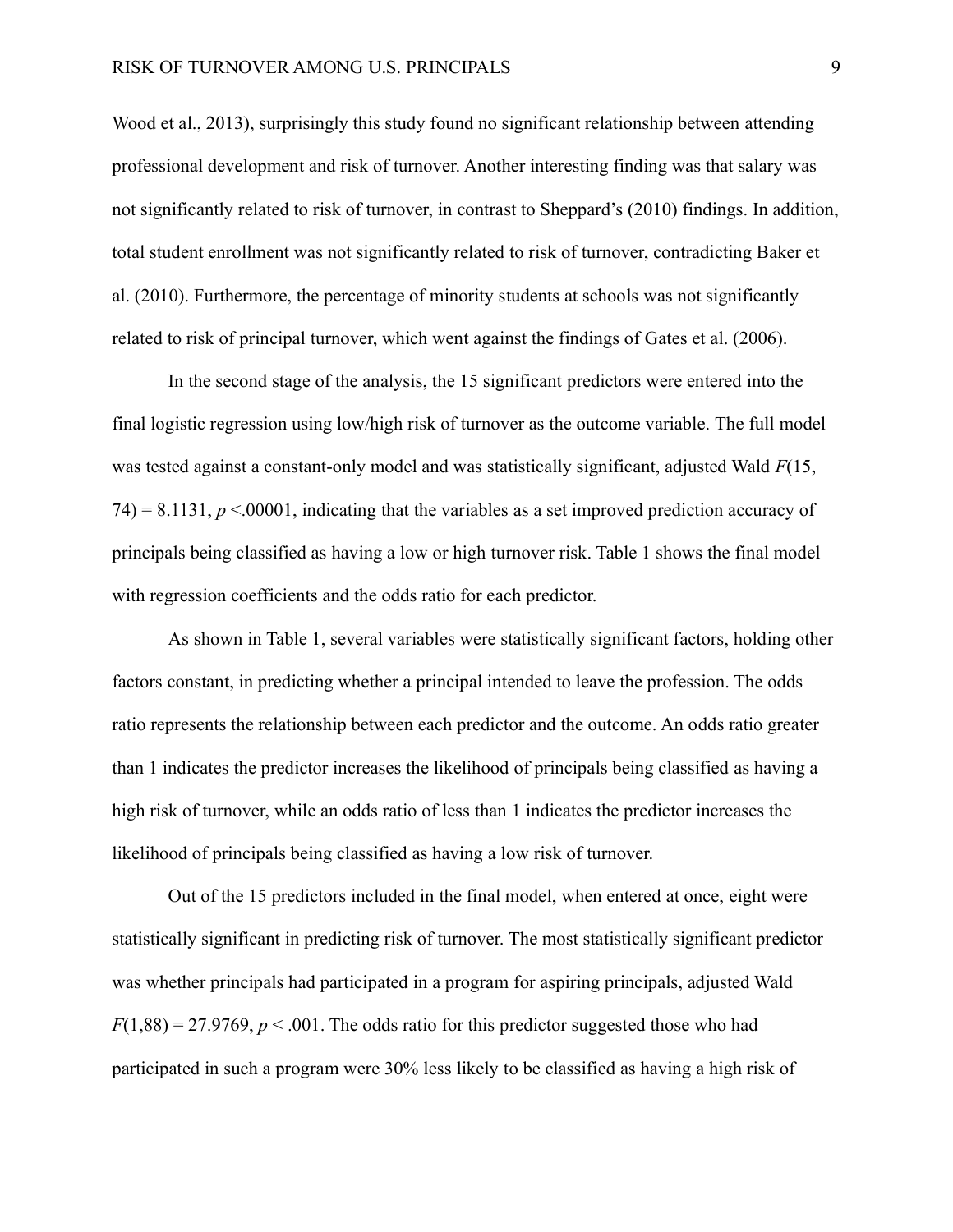turnover—and thus more likely to have a low risk of turnover—than those who had not

participated in such a program.

Table 1

*Logistic Regression Analysis of Low and High Risk of Turnover, Final Model*

| Variable                                        | $\beta$     | <b>SE</b> | <b>OR</b> | 95% CI |        |
|-------------------------------------------------|-------------|-----------|-----------|--------|--------|
|                                                 |             |           |           | LL     | UL     |
| 1. Age of principal                             | $-0.0636**$ | 0.018     | 0.9852    | 0.977  | 0.9936 |
| Minority status of principal<br>2.              | $0.0562*$   | 0.022     | 1.3446    | 1.0706 | 1.6888 |
| Principal's total teaching experience<br>3.     | $-0.0602$   | 0.05      | 0.9801    | 0.9458 | 1.0156 |
| Years of teaching experience prior to<br>4.     | 0.0741      | 0.051     | 1.0257    | 0.9887 | 1.0641 |
| becoming principal                              |             |           |           |        |        |
| Held assistant principal position<br>5.         | $-0.0168$   | 0.017     | 0.9219    | 0.7806 | 1.0888 |
| Participated in program for aspiring<br>6.      | $-0.0817**$ | 0.015     | 0.7087    | 0.6226 | 0.8067 |
| principals                                      |             |           |           |        |        |
| Held doctorate<br>7.                            | $0.077**$   | 0.017     | 1.6989    | 1.3481 | 2.141  |
| Mentored or coached other principals<br>8.      | $-0.0181$   | 0.017     | 0.9265    | 0.8012 | 1.0712 |
| Female principal<br>9.                          | $-0.0399*$  | 0.017     | 0.8459    | 0.7352 | 0.9732 |
| 10. Rural                                       | 0.0131      | 0.014     | 1.0593    | 0.9317 | 1.2043 |
| 11. Controlled access to school buildings       | $-0.0406*$  | 0.017     | 0.7708    | 0.6226 | 0.9542 |
| 12. Daily presence of school security or police | $-0.0342*$  | 0.014     | 0.8512    | 0.7448 | 0.9728 |
| 13. Frequent physical conflicts between         | $-0.0224$   | 0.016     | 0.902     | 0.7765 | 1.0477 |
| students                                        |             |           |           |        |        |
| 14. Time spent on administrative tasks          | $0.0692**$  | 0.015     | 1.0086    | 1.0049 | 1.0124 |
| 15. Student test score outcomes included in     | $-0.0171$   | 0.016     | 0.9299    | 0.8112 | 1.0659 |
| principal evaluation                            |             |           |           |        |        |

*Note*. OR = odds ratio, CI = confidence interval, LL = lower limit, UL = upper limit,  $* p < .05$ , \*\* $p < .01$ .

The second-most significant predictor was whether the principal held a doctorate, Wald  $F(1,88) = 20.7915$ ,  $p < .001$ . Examining the odds ratio for this predictor suggested principals who had a doctorate were 70% more likely to be classified as having a high risk of turnover and thus less likely to remain in the profession—than those without a doctorate. The third significant predictor was minority status, Wald  $F(1,88) = 6.6855$ ,  $p < .05$ . The odds ratio for this predictor indicated that minority principals were 35% more likely to be classified as having a high risk of turnover than non-Hispanic white principals.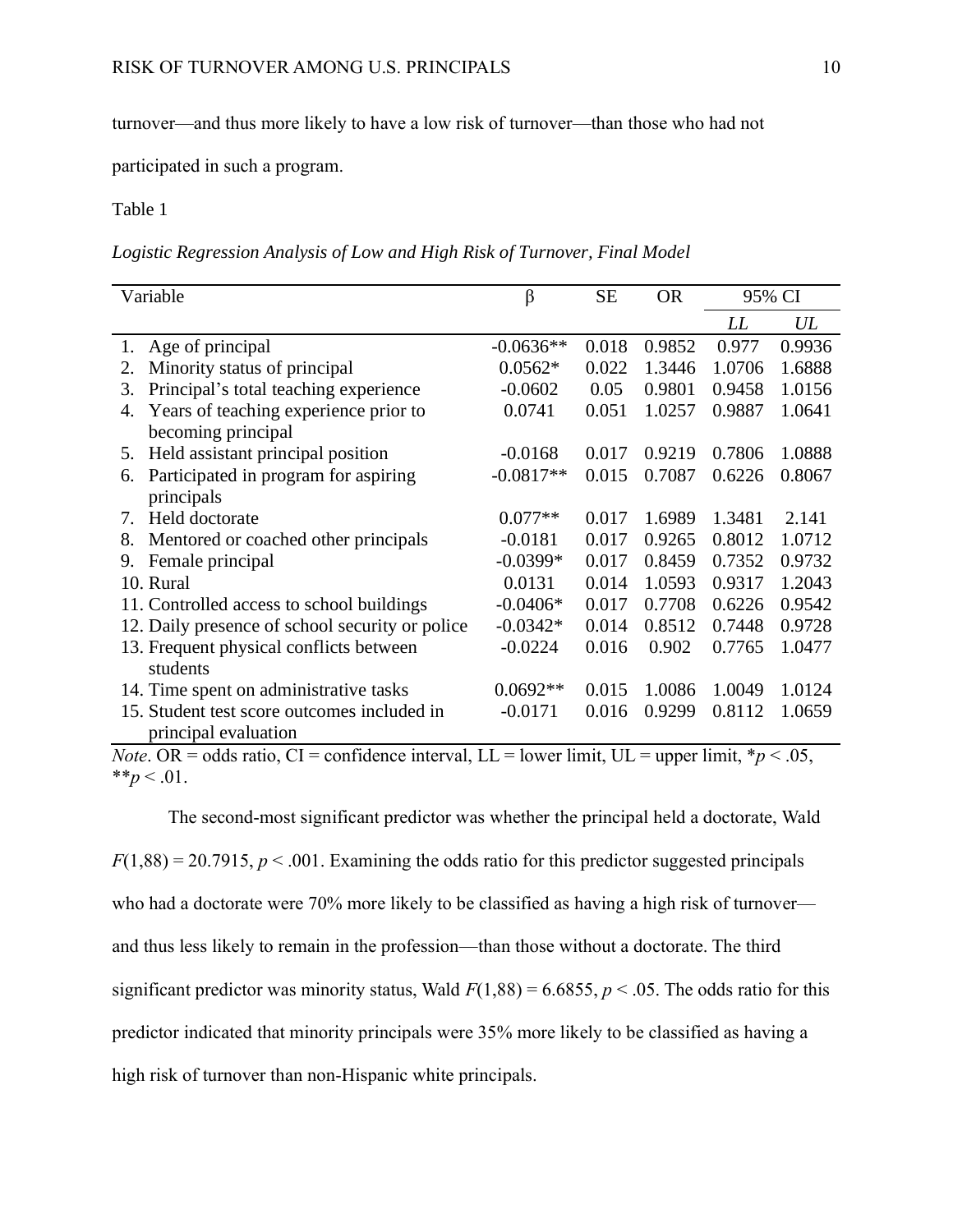The fourth significant predictor was age, Wald  $F(1,88) = 12.3932$ ,  $p < .001$ . The odds ratio for this predictor suggested that for every year added to a principal's age, the likelihood of having a high risk of turnover decreased by 1.5%. The fifth significant predictor was whether a principal worked in schools with controlled access to the school buildings, Wald *F*(1,88) = 5.889, *p* < .05. According to the odds ratio, principals who worked in schools with controlled access to buildings were 23% less likely to be classified as having a high risk of turnover—and thus more likely to remain—than those without controlled access. The sixth significant predictor was whether a school had the daily presence of school security or police, Wald *F*(1,88) = 5.7687, *p* < .05. The odds ratio indicated that principals who served in schools with a daily security presence were 15% less likely to have a high risk of turnover than principals without such security measures.

The seventh significant predictor was the time principals spent on administrator tasks, Wald  $F(1,88) = 21.0501$ ,  $p < .001$ . The odds ratio indicated that for every hour of weekly time spent on administrative tasks, the likelihood of being classified as having a high risk of turnover increased by .005%. The final significant predictor was gender, Wald  $F(1,88) = 5.6454$ ,  $p < .05$ . The odds ratio suggested that female principals were 15% less likely to be classified as having a high risk of turnover—and thus more likely to remain—than male principals.

#### **Conclusions and Recommendations**

This study examined public-school principals' risk of turnover using a nationally representative dataset with a population of 114,330 principals. The sample consisted of 7,500 principals surveyed during the 2011–2012 school year as part of the SASS conducted by the NCES. The purpose of this study was to determine risk factors related to principal turnover so that implications can be suggested for principal retention efforts. For the preliminary analysis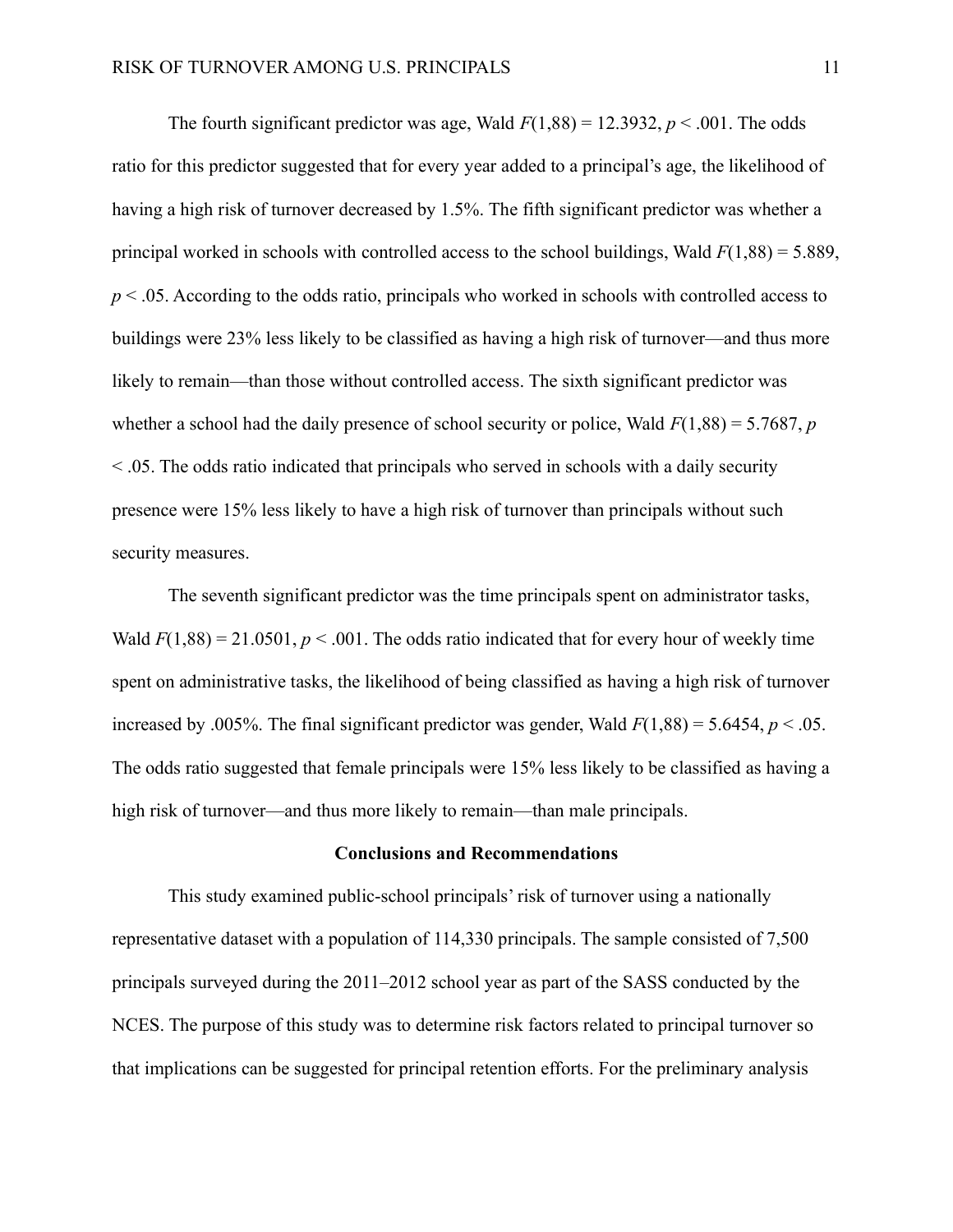and model building, 37 variables were examined. Each variable was correlated with the outcome variable (low or high risk of turnover) and only those variables that achieved an alpha level of 0.15 were retained. This analysis resulted in 15 predictor variables included in the final model. Of these 15 predictors, eight were significantly related to the likelihood of principals being classified as having a low or high risk of turnover. These predictors could be grouped into two categories: (1) personal characteristics, including principal age, minority status, participation in aspiring principal programs, gender, and possession of a doctorate, and (2) school characteristics, which included controlled access to school buildings, daily presence of security personnel, and time spent on administrative tasks.

## **Personal Characteristics**

In this study, principals who participated in a program for aspiring principals were less likely to be classified as having a high risk of turnover than principals who had not participated in such programs. Similar to what Hickman (2011) found, this result suggested that participation in aspiring principal programs is an important factor that should be considered in school administrative retention efforts, and aspiring principals should be given more opportunities to participate in such programs.

Whether principals held a doctorate appeared to predict their intent to remain or leave their position. Those with a doctorate were more likely to leave. One factor that may lead principals to seek higher credentials is to improve their financial status. In light of this issue, school district retention efforts should pay particular attention to principals with higher credentials, as they have a greater risk of leaving. One possibility for school districts is to reconsider salary and benefits to make the position more attractive to principals with higher credentials and thus keep them from seeking other positions.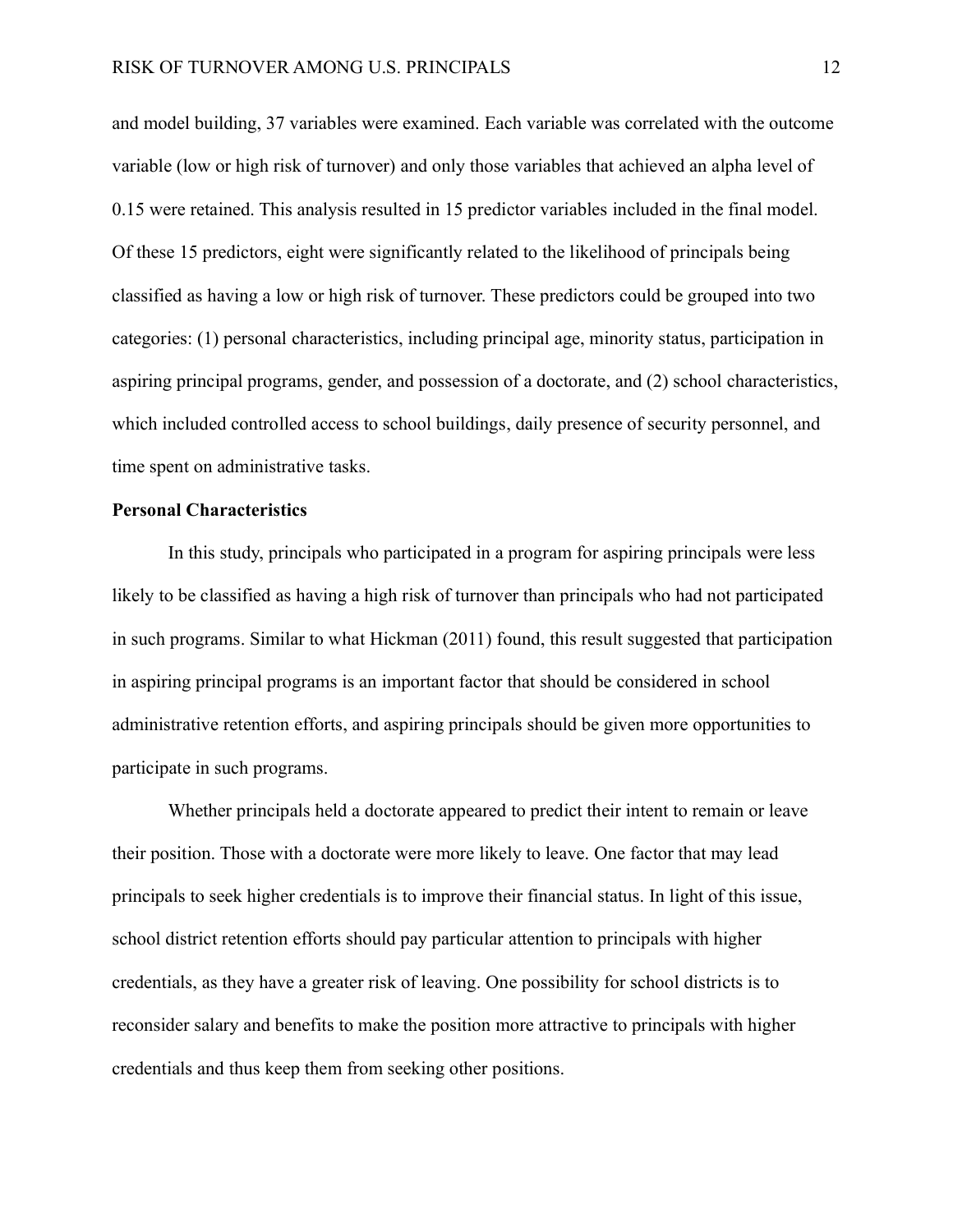Another finding was that minority principals were 35% more likely to leave than non-Hispanic white principals. It was unclear why these principals were more likely to leave, but more retention efforts targeting minority principals should be made to understand and address this tendency. Gender was likewise an important factor in predicting intent to leave, as female principals were more likely to remain than male principals. This suggested female principals might be more committed to the job. Findings regarding principal age suggested that for every 5 years added to a principal's age, the likelihood of leaving decreased by 7.5%.

#### **School Characteristics**

Whether a school had controlled access to school buildings was significantly related to whether principals intended to leave or remain in their position. The findings suggested that principals who worked at schools with controlled access to school buildings were more likely to remain, possibly because the principals felt safer. A similar measure of school safety was also significantly related to risk of turnover. Principals who worked at schools that had a daily security presence were more likely to remain. These findings suggested that school safety is an important factor in principals' decisions to leave. Another finding was that for every hour principals spent on administrative tasks during the week, the likelihood of leaving increased by .005%, although this finding was trivial in terms of its odds ratio magnitude.

In conclusion, principal turnover can have a potential negative impact on both students and teachers. To minimize principals' intention to leave the profession, researchers need to isolate the risk factors that may contribute to this phenomenon. For example, nonparticipation in aspiring principal programs was found to be an important risk factor. However, it is unknown why principals choose to participate in this program and thus it is a topic for further research. Personal and school characteristics associated with high probability of leaving the profession can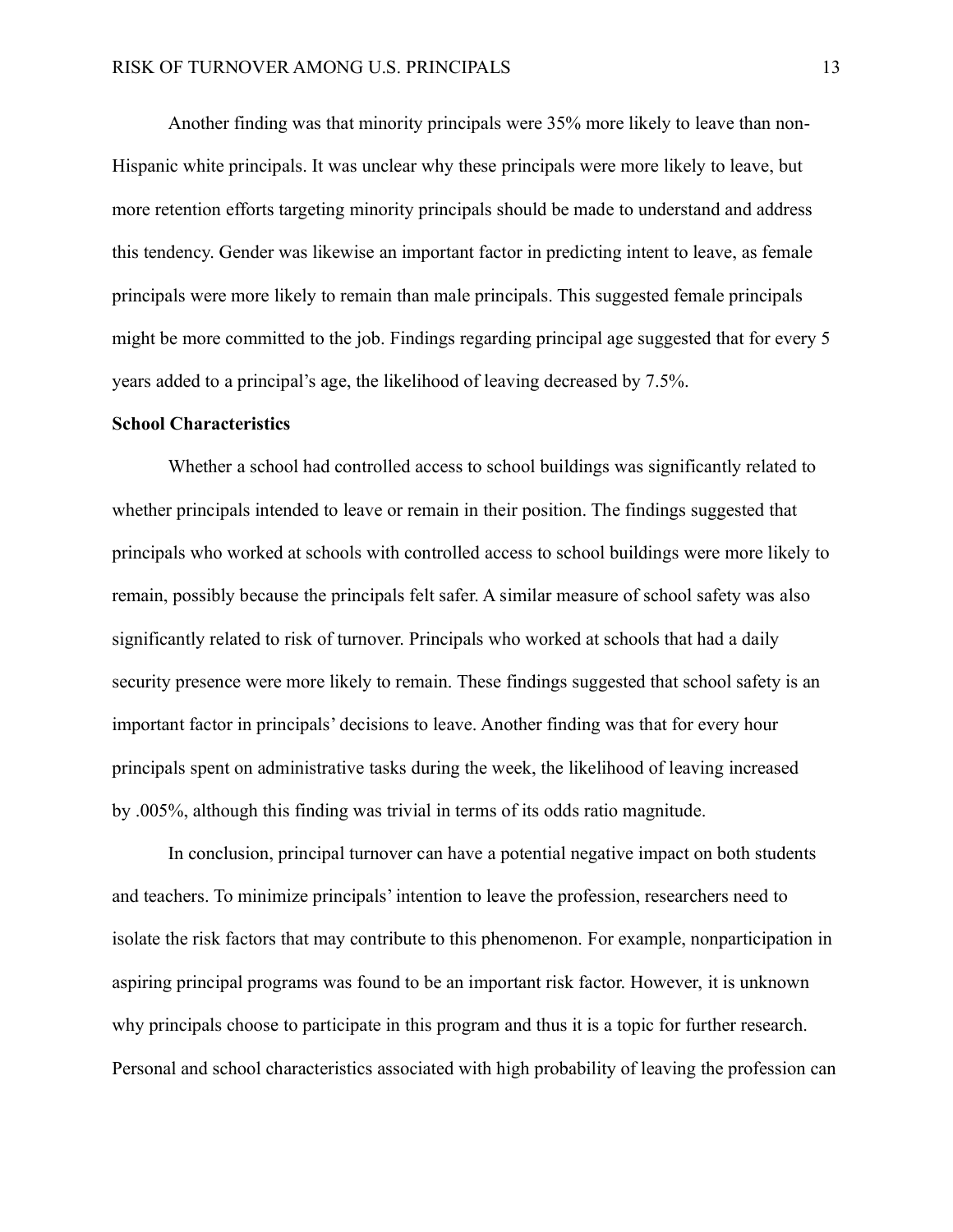suggest targeted policy intervention such as providing more guidance and support at the school district level to principals who have high risk of turnover. Unless all of the important risk factors are identified and mitigated, the school door will keep revolving.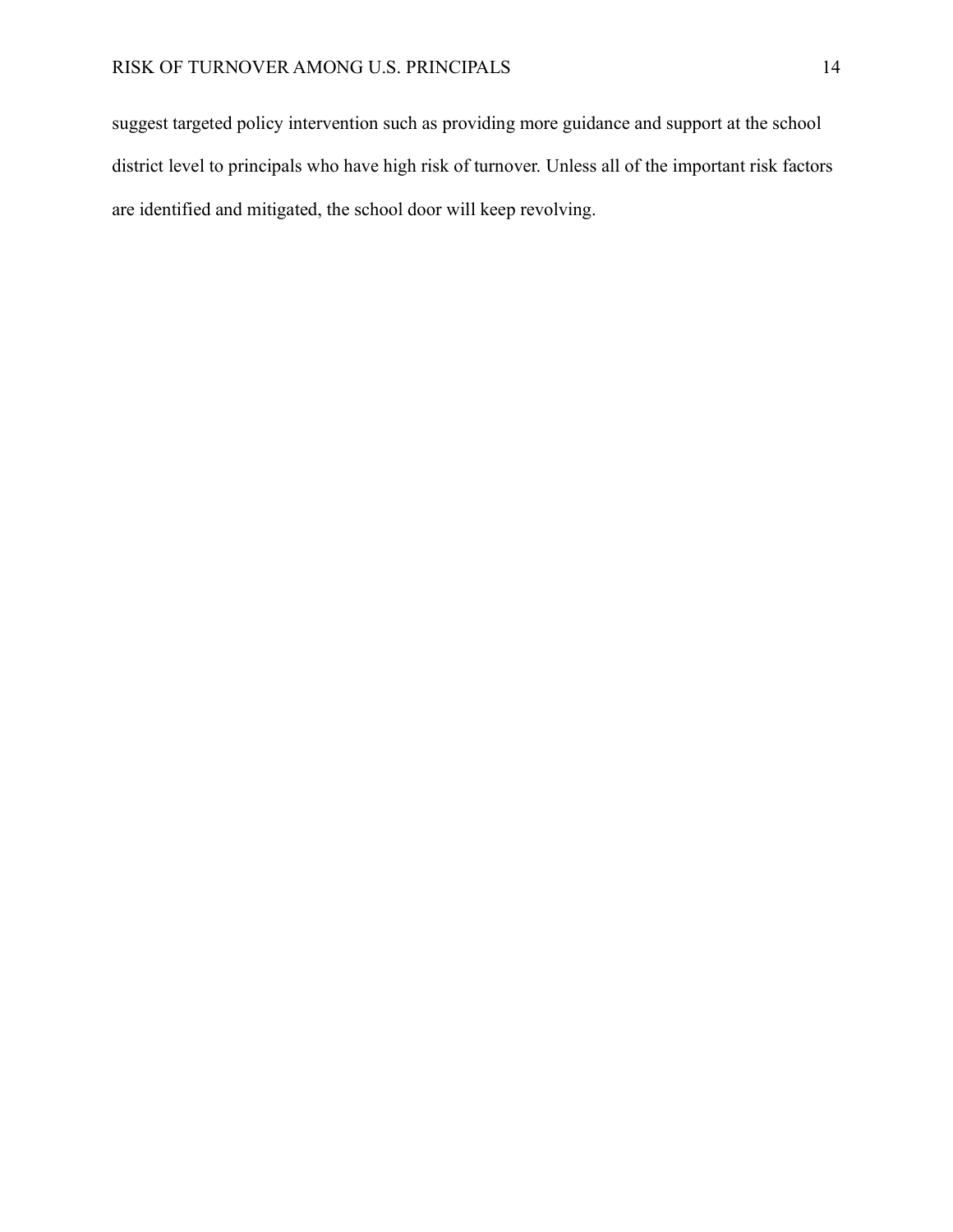#### References

- Baker, B. D., Punswick, E., & Belt, C. (2010). School leadership stability, principal moves, and departures: Evidence from Missouri. *Educational Administration Quarterly*, *46*(4), 523– 557.
- Cooley, V. E., & Shen, J. (2000). Factors influencing applying for urban principalship. *Education and Urban Society*, *32*(4), 443–454.
- Durow, W. P., & Brock, B. L. (2004). The retention and attrition of Catholic school principals. *Catholic Education: A Journal of Inquiry and Practice*, *8*(2), 194–207.
- Ewington, J., Mulford, B., Kendall, D., Edmunds, B., Kendall, L., & Silins, H. (2008). Successful school principalship in small schools. *Journal of Educational Administration*, *46*(5), 545–561.
- Fink, D., & Brayman, C. (2004). Principals' succession and educational change. *Journal of Educational Administration*, *42*(4), 431–449.
- Fullan, M. (2001). *Leading in a culture of change*. San Francisco, CA: Jossey-Bass.
- Fullan, M. (2007). *The new meaning of educational change* (4th ed.). New York, NY: Routledge.
- Fuller, E. J., & Young, M. D. (2009). *Tenure and retention of newly hired principals in Texas*. Retrieved from https://www.casciac.org/pdfs/ucea\_tenure\_and\_retention\_report\_10\_8  $\_\,\,09.$ pdf.
- Fuller, E. J., Young, M. D., & Baker, B. (2007, April). The relationship between principal characteristics, principal turnover, teacher quality, and student achievement. Presented at *The Annual Meeting of the American Educational Research Association, Chicago, IL*.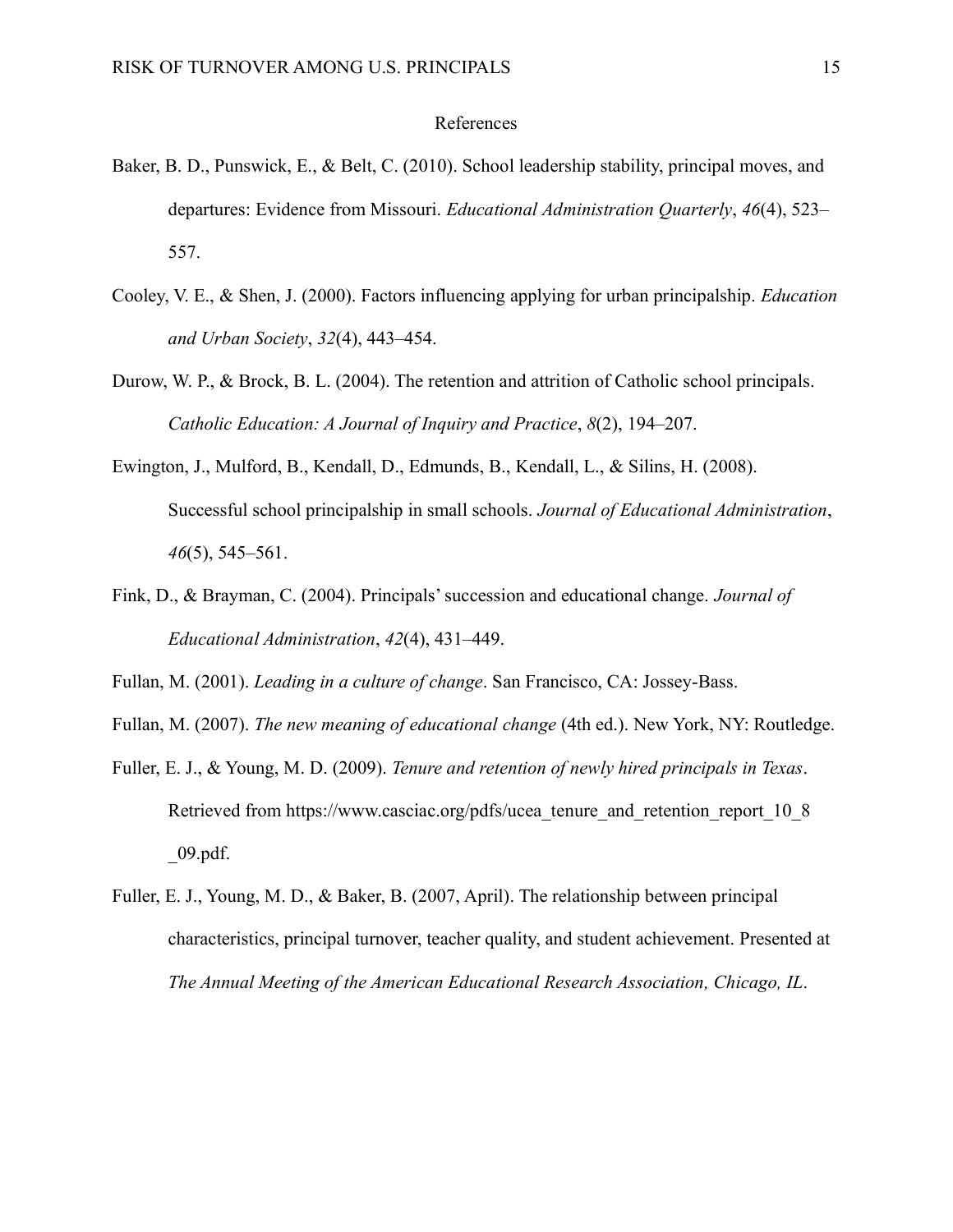- Gates, S. M., Ringel, J. S., Santibañez, L., Guarino, C., Ghosh-Dastidar, B., & Brown, A. (2006). Mobility and turnover among school principals. *Economics of Education Review*, *25*(3), 289–302.
- Goldring, R., & Taie, S. (2014). *Principal attrition and mobility: Results from the 2012-13 principal follow-up survey: First look*. Retrieved from https://nces.ed.gov/pubs2014/ 2014064rev.pdf
- Griffith, J. (1999). The school leadership/school climate relation: Identification of school configurations associated with change in principals. *Educational Administration Quarterly*, *35*(2), 267–291.
- Hancock, C., & Scherff, L. (2010). Who will stay and who will leave? Predicting secondary English teacher attrition risk. *Journal of Teacher Education*, *61*(4), 328–338.
- Hancock, D. R., & Müller, U. (2009). Different systems—similar challenges? Factors impacting the motivation of German and U.S. teachers to become school leaders. *International Journal of Educational Research*, *48*(5), 299–306.
- Hancock, D. R., Black, T., & Bird, J. J. (2006). A study of factors that influence teachers to become school administrators. *Journal of Educational Research & Policy Studies*, *6*(1), 91–105.
- Hickman, K. S. (2011). *High school principal retention--defying the odds: A qualitative case study of five principals in a high needs school district* (Doctoral dissertation). Retrieved from ProQuest Dissertations Publishing. (3489243)
- MacBeath, J. (2009). Recruitment and retention of senior school leaders: Meeting the challenge. *European Educational Research Journal*, *8*(3), 407–417.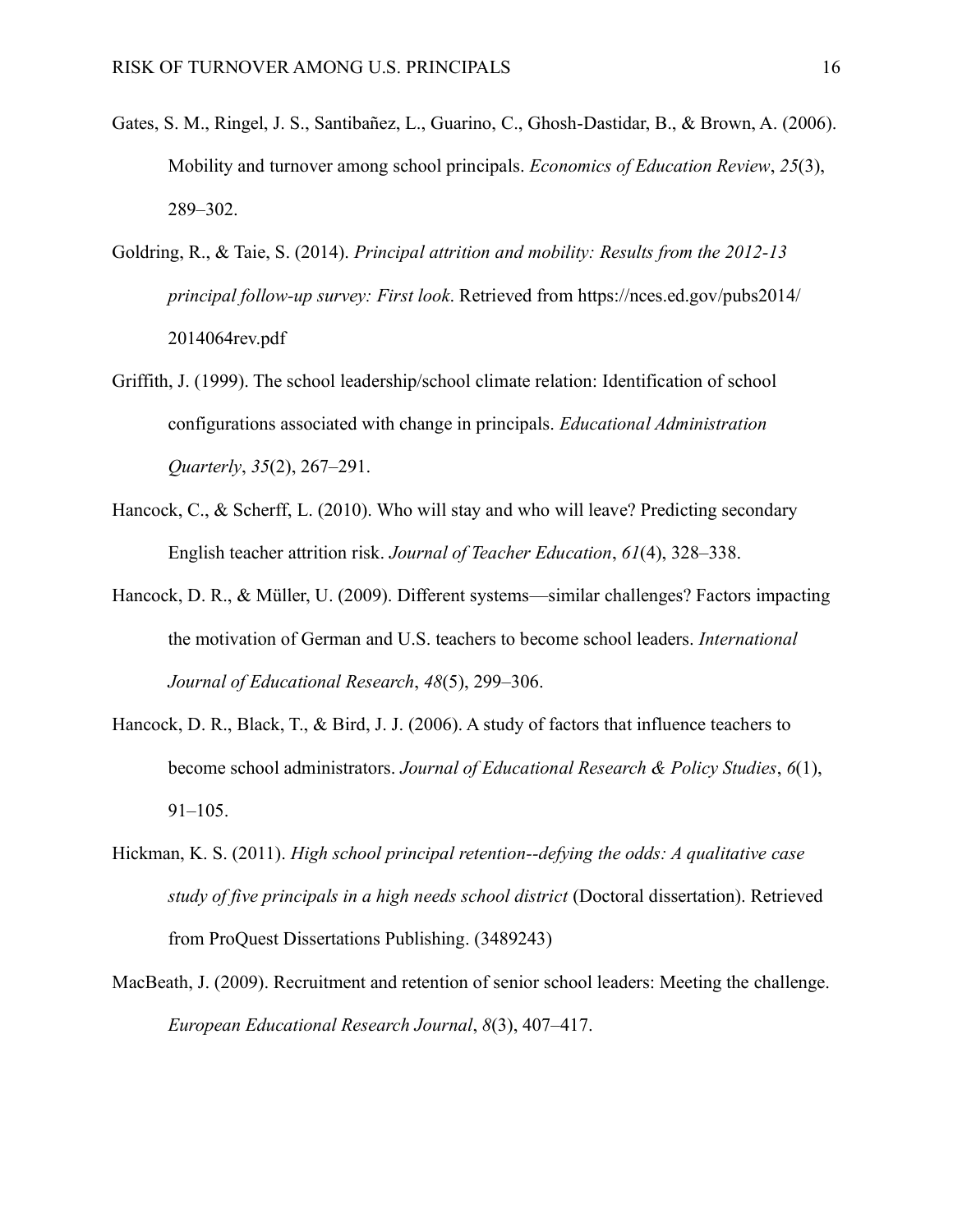- Norton, M. S. (2002). Let's keep our quality school principals on the job. *The High School Journal*, *86*(2), 50–56.
- Papa, F. (2007). Why do principals change schools? A multivariate analysis of principal retention. *Leadership & Policy in Schools*, *6*(3), 267–290.
- Partlow, M. C. (2007). Contextual factors related to elementary principal turnover. *Planning and Changing*, *38*(1–2), 60–76.
- Partlow, M. C., & Ridenour, C. S. (2008). Frequency of principal turnover in Ohio's elementary schools. *Mid-Western Educational Researcher*, *21*(2), 15.
- Pijanowski, J. C., Hewitt, P. M., & Brady, K. P. (2009). Superintendents' perceptions of the principal shortage. *NASSP Bulletin*, *93*(2), 85–95.
- School Leaders Network. (2014). *Churn: The high cost of principal turnover*. Retrieved from http://connectleadsucceed.org/sites/default/files/principal\_turnover\_cost.pdf
- Seashore, K., Leithwood, K., Wahlstrom, K., & Anderson, S. (2010). *Investigating the links to improved student learning: Final report of research findings*. Retrieved from http://conservancy.umn.edu/handle/11299/140885
- Sheppard, R. R. (2010). *Determining factors that influence high school principal turnover over a five year period* (Doctoral dissertation). Retrieved from University of North Texas Digital Library. (UNT Catalog No. b3866237)
- Sorapuru, W. M. (2012). *Factors impacting principals' career decision making* (Doctoral dissertation). Retrieved from University of New Orleans Theses and Dissertations. (1486)
- Strauss, V. (2013, September 13). What it's like in school to have principal after principal. *The Washington Post*. Retrieved from http://www.washingtonpost.com/blogs/answersheet/wp/2013/09/13/what-its-like-to-have-principal-after-principal-after-principal/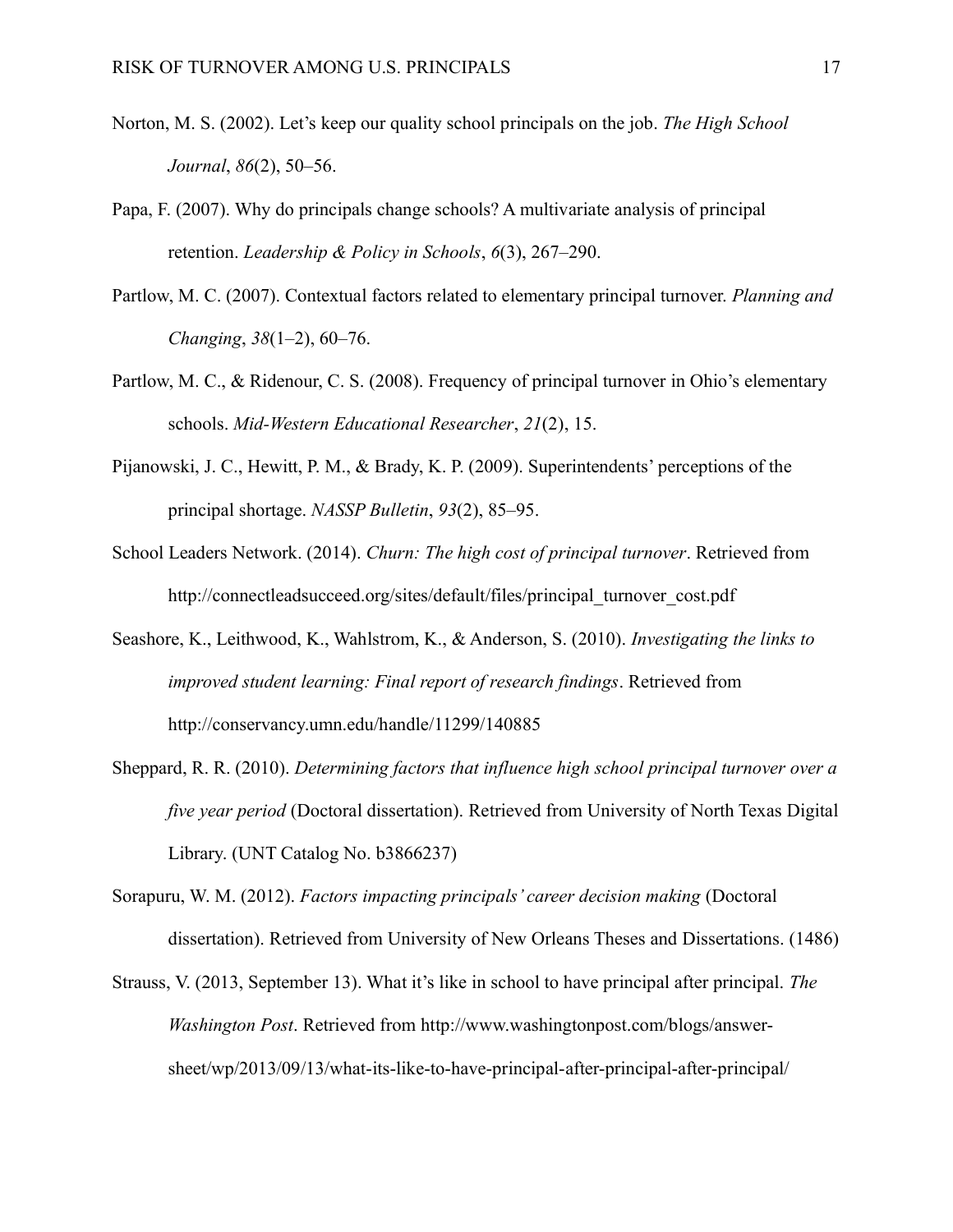Wasley, P. A. (1992). When leaders leave. *Educational Leadership*, *50*(3), 64–67.

- Wilson, A. P., & Heim, J. M. (1985). Administrative turnover in Kansas rural school districts: 1978-1984. *Research in Rural Education*, *3*(1), 19–22.
- Wood, J. N., Finch, K., & Mirecki, R. M. (2013). If we get you, how can we keep you? Problems with recruiting and retaining rural administrators. *Rural Educator*, *34*(2). Retrieved from https://files.eric.ed.gov/fulltext/EJ1013125.pdf